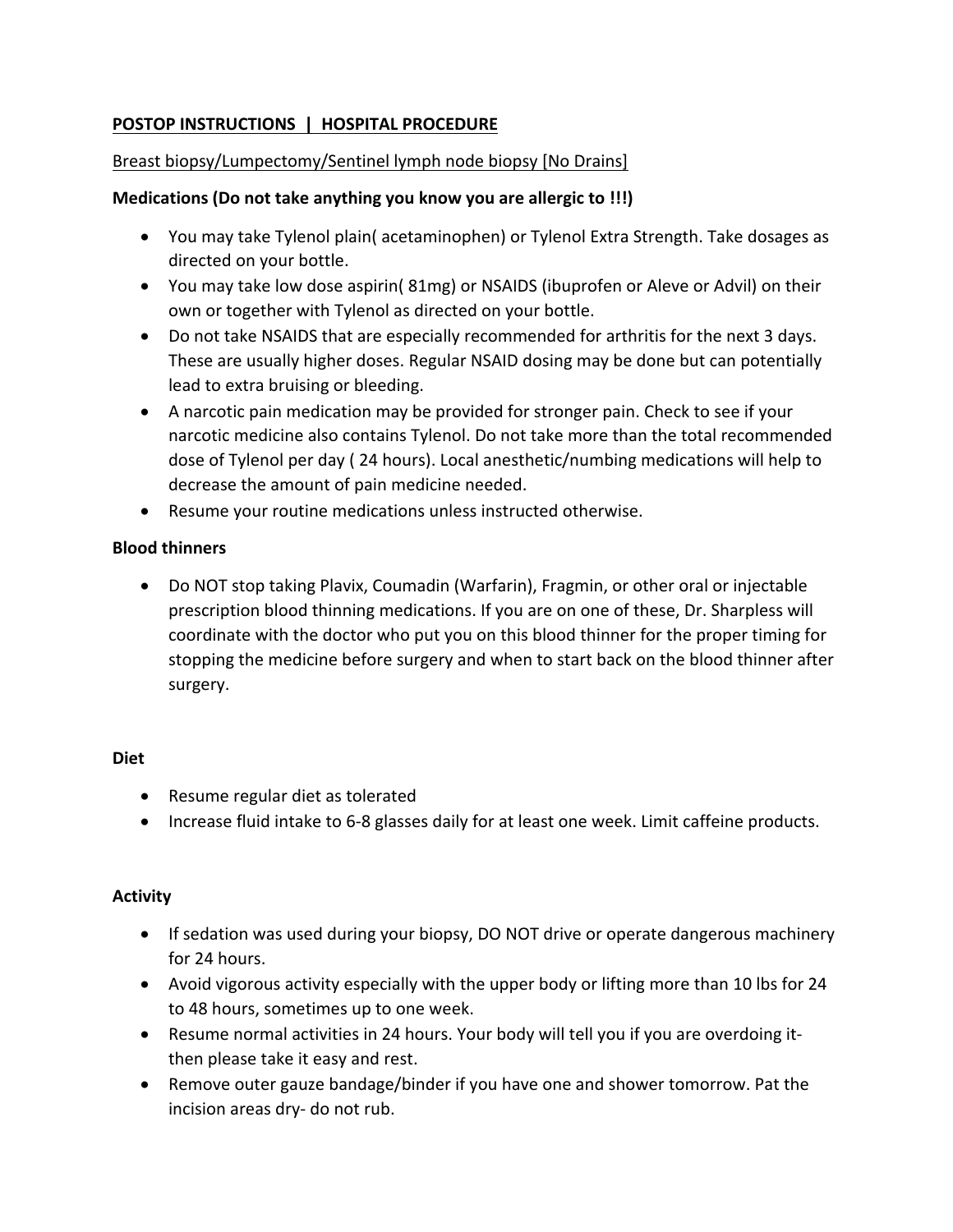- Do not submerge the incisions underwater until your doctor tells you it is all right.
- Keep Steristrips or the single Prineo tape for 7 days if you are not having a skin reaction to them. Trim the ends as the strips/or tape curls up. If removing the strips/tape, do it slowly in the direction of the cut. Call the office if you are unsure what to so.
- Wear a supportive bra or binder for at least 2 to 3 days and nights after the surgery to decrease tension on the stitches and to be more comfortable. You can choose to wear your garment longer if you want but you should at least wear it 24 hours.
- Apply an ice pack on and off for 15 to 30 mins at a time as often as every 1-2 hours for relief of discomfort. This feels best the first 3 days and then alternating with heat to the area may feel better. Take care not to burn the skin.

## **Reactions to expect**

- Swelling at all incision sites- will take days to go away
- Minor to moderate discomfort includes shooting pains, aching, some possible skin numbness
- Small amount of possible blood tinged or clear yellow drainage from the incisions
- Bruising especially in your breast area for at least one week; more bruising is seen if you have been on prescribed blood thinners.
- Fevers even over 100F in the first 3 days after surgery are from your lungs not being completely expanded. To make your temperature go down to normal, get up walk around, deep breathe and cough. This will help expand your lungs.

## Notify Dr.Sharpless if you have any of the following

- IF YOU CANNOT REACH DR. SHARPLESS, THEN GO TO THE NEAREST EMERGENCY OR URGENT CARE IF YOU FEEL YOU NEED IMMEDIATE ATTENTION.
- $\bullet$  Severe pain
- Blood draining from the wound
- Area of surgery is a lump that is getting bigger and bigger over a few hours
- Fever over 100.5 after 3 days
- $\bullet$  Shaking chills
- Ongoing nausea/vomiting
- New rash
- Any other symptoms you are worried about
- Shortness of breath or fainting, severe allergic reaction- call 911, go to the nearest ER then call Dr Sharpless